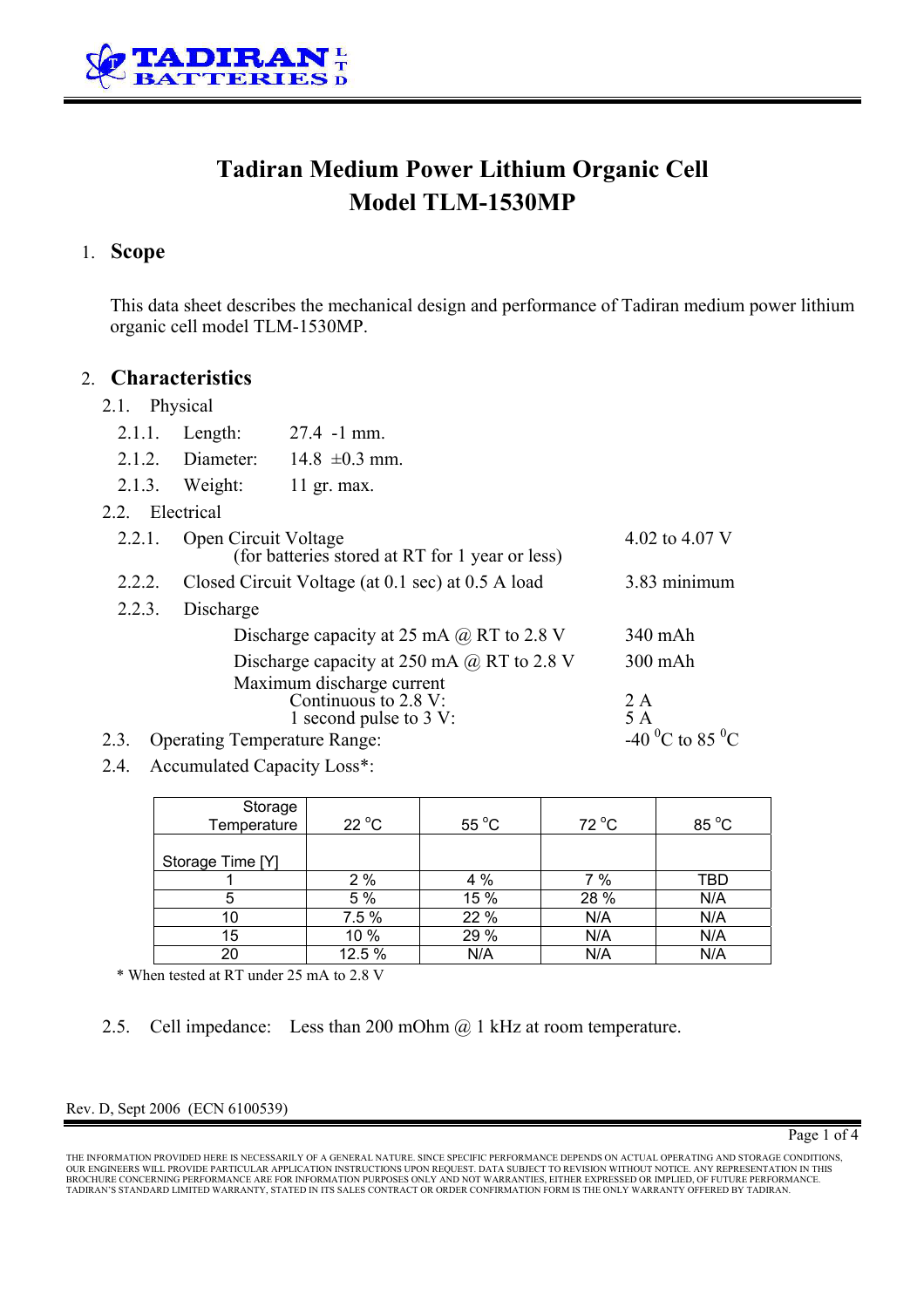

## 2.6 Performance Data:



# Discharge capability at RT

## Pulse capability at RT



Page 2 of 4

THE INFORMATION PROVIDED HERE IS NECESSARILY OF A GENERAL NATURE. SINCE SPECIFIC PERFORMANCE DEPENDS ON ACTUAL OPERATING AND STORAGE CONDITIONS,<br>OUR ENGINEERS WILL PROVIDE PARTICULAR APPLICATION INSTRUCTIONS UPON REQUEST.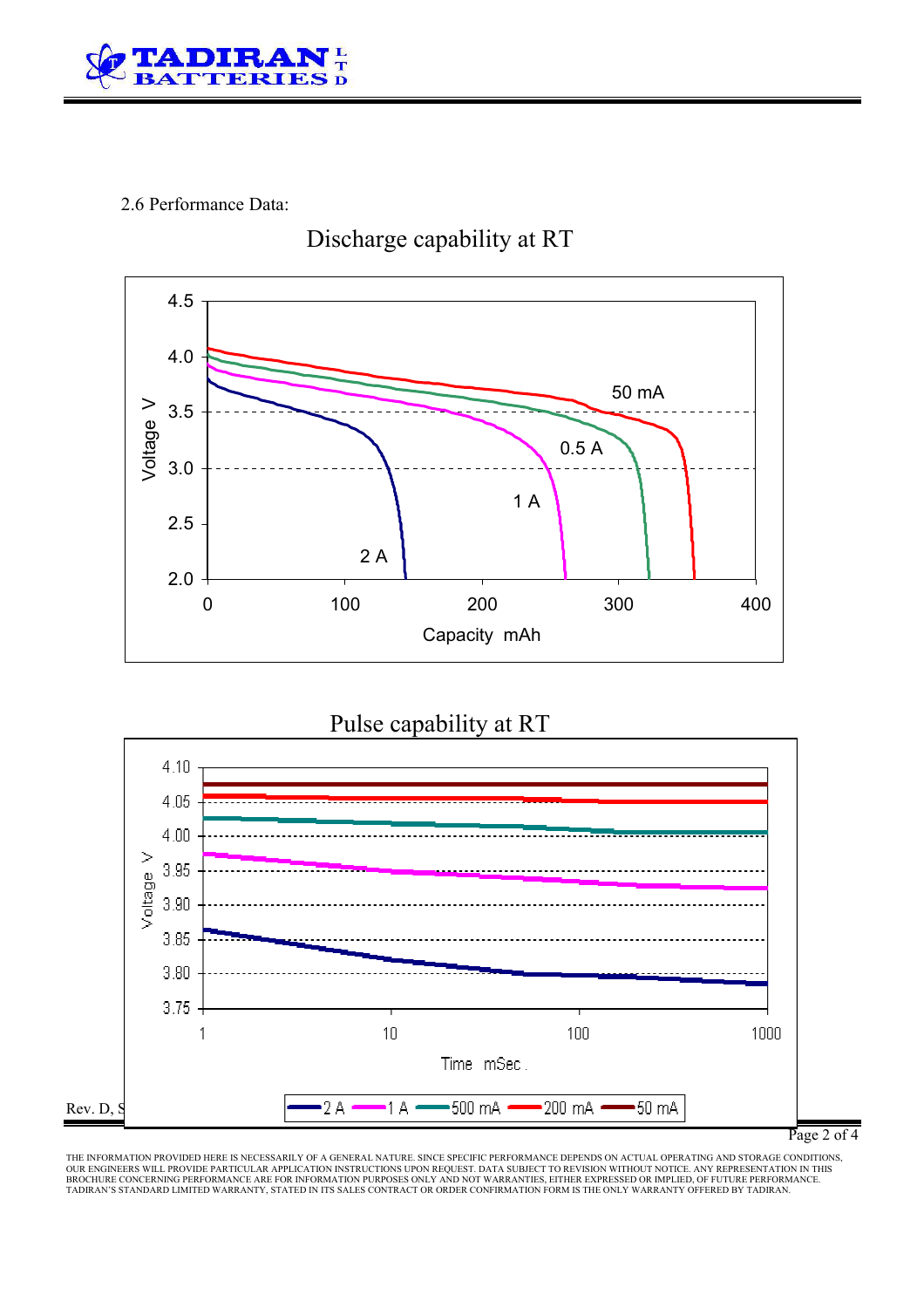

Discharge capability @ 0.5 A at several temperatures



# Pulse capability @ 0.5 A at several temperatures



### Rev. D, Sept 2006 (ECN 6100539)

Page 3 of 4

THE INFORMATION PROVIDED HERE IS NECESSARILY OF A GENERAL NATURE. SINCE SPECIFIC PERFORMANCE DEPENDS ON ACTUAL OPERATING AND STORAGE CONDITIONS,<br>OUR ENGINEERS WILL PROVIDE PARTICULAR APPLICATION INSTRUCTIONS UPON REQUEST. BROCHURE CONCERNING PERFORMANCE ARE FOR INFORMATION PURPOSES ONLY AND NOT WARRANTIES, EITHER EXPRESSED OR IMPLIED, OF FUTURE PERFORMANCE.<br>TADIRAN'S STANDARD LIMITED WARRANTY, STATED IN ITS SALES CONTRACT OR ORDER CONFIRMAT